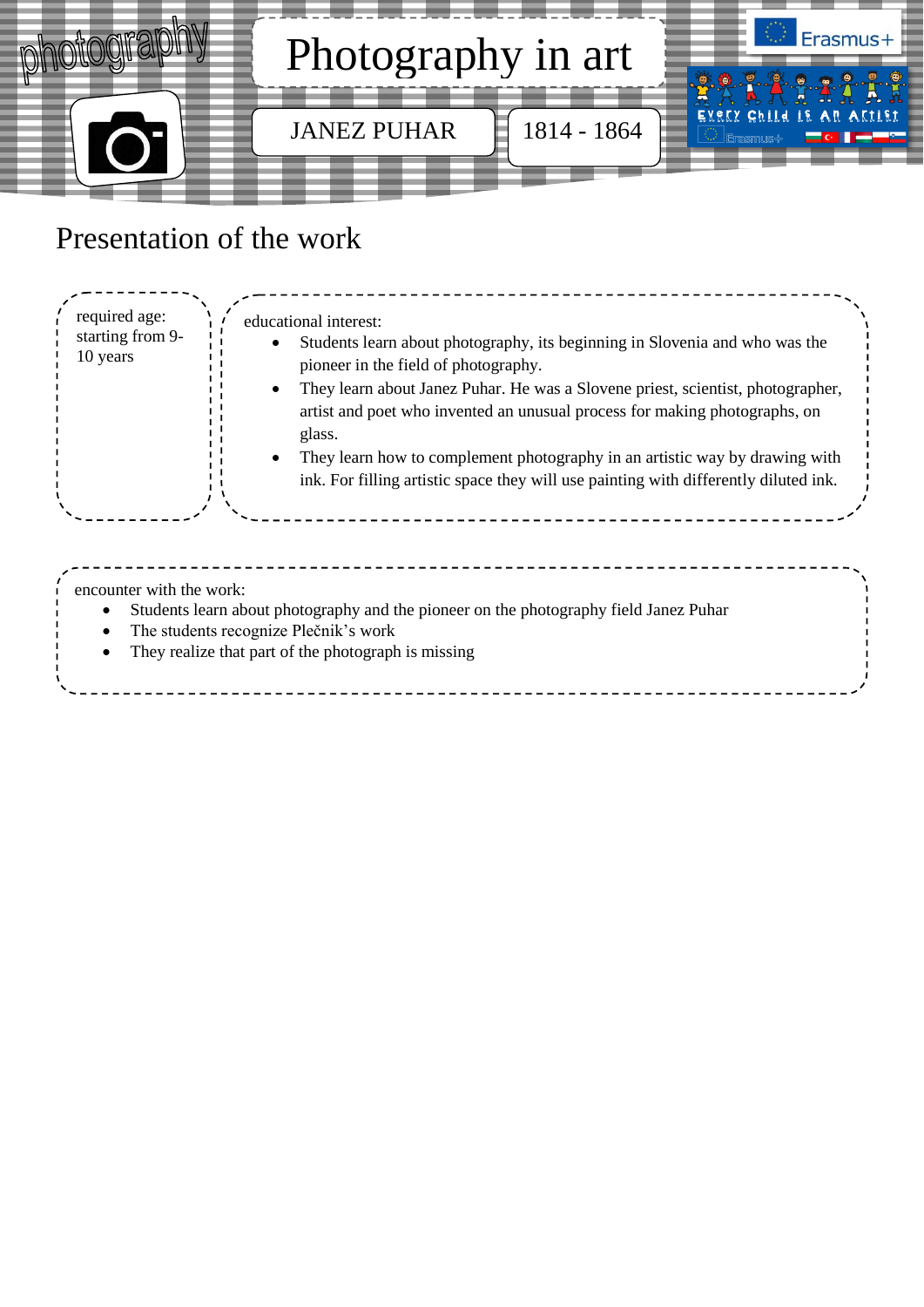

creative process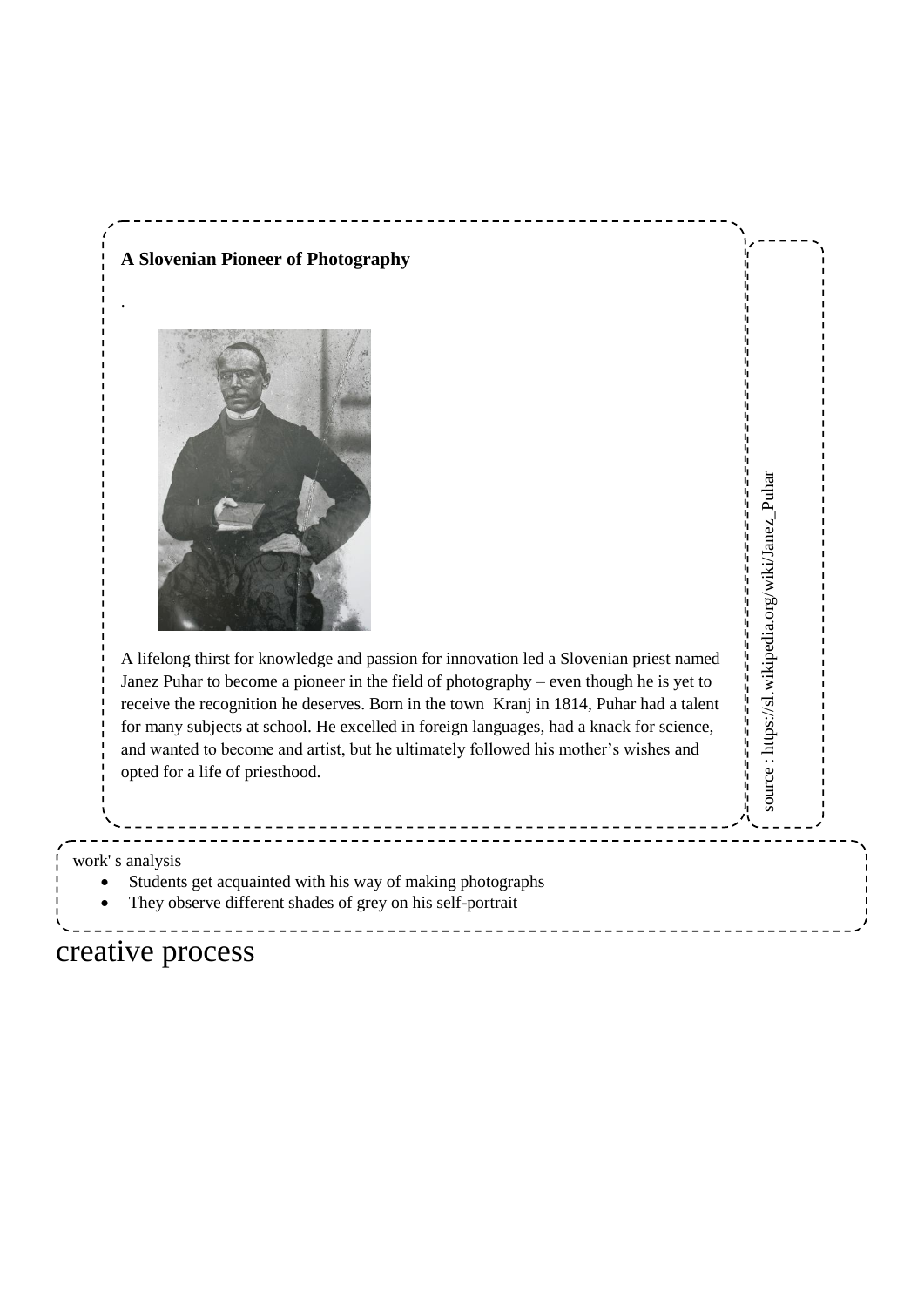learning objectives

 $\uparrow$  Students learn about photography and the pioneer on the photography field, Janez Puhar

 $\uparrow$  The students recognize Plečnik's work

 $\&$  They realize that part of the photograph is missing

 $\%$  Students learn how to complete the photography with drawing and painting (using ink)

 $\&$  Students learn how to mix ink with water to get different shades of grey

#### implemented resources / materials (per student)

- **Photographs of Plečnik's** architectural work
- $\Box$  Drawing paper A3 (one per each student)
- $\Box$  Thin wooden sticks
- **Q** Pencils
- $\Box$  Ink, water
- $\Box$  Brushes (different sizes)
- $\Box$  Glue

### pedagogical organization

- $\&$  Learning about photography
- Learning about Janez Puhar as a Slovenian pioneer of photography – presentation PPT
- Observing photographs of Plečnik's architectural work
- $\&$  Instructions for work

### Duration

- Observation, conversation, presentation of artistic problem 10 min
- $\%$  making work of art 60 min
- $\%$  Analysis of works of art 10 min
- $\%$  Making exhibition 10 min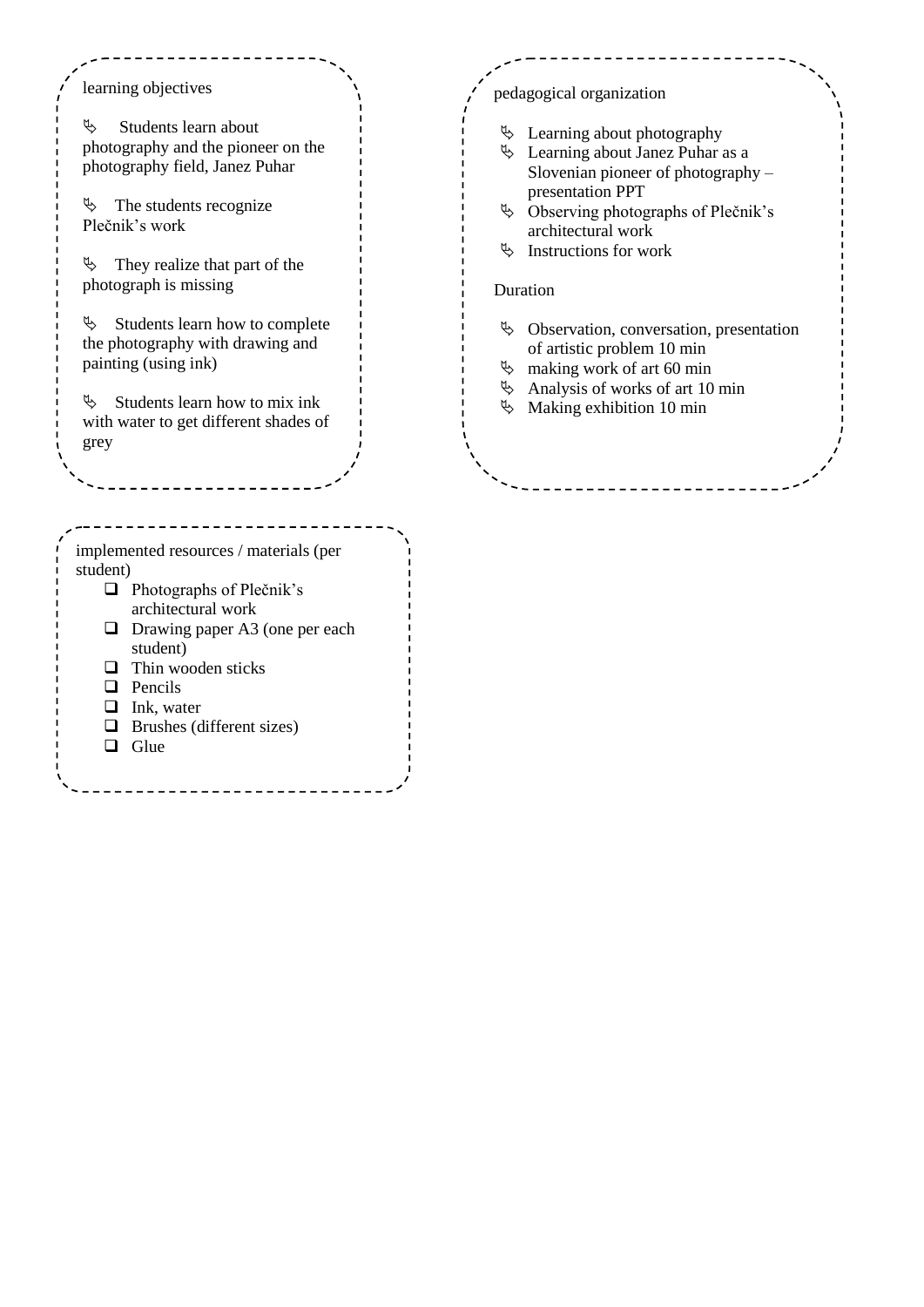#### **progress**

- students tasks
- $\rightarrow$  learn about photography and the pioneer on the photography field Janez Puhar
- $\rightarrow$  recognize Plečnik's work
- $\rightarrow$  they realize that part of the photograph is missing
- $\rightarrow$  learn how to complete the photography with drawing and painting (using ink)
- $\rightarrow$  observe the teacher while showing how to draw with thin wooden stick and mix ink with water
- $\rightarrow$  learn how to mix ink with water to get different shades of grey
- $\rightarrow$  drawing with pencil and ink
- $\rightarrow$  painting with diluted ink
	- instructions
- $\rightarrow$  name famous architectural Plečnik's work
- $\rightarrow$  glue your half of the photograph on the drawing paper
- $\rightarrow$  observe how to draw with thin wooden stick and mixing ink with water
- $\rightarrow$  pay attention to the proportions (similar to the photography)
- $\rightarrow$  use pencil to complete the photograph
- $\rightarrow$  use thin wooden stick and ink to draw the lines to complete the photograph
- $\rightarrow$  while painting pay attention to different shades of grey
	- teacher's role
- $\rightarrow$  presenting beginnings of photography in Slovenia
- $\rightarrow$  demonstration of drawing and painting with diluted ink
- $\rightarrow$  giving instructions to students